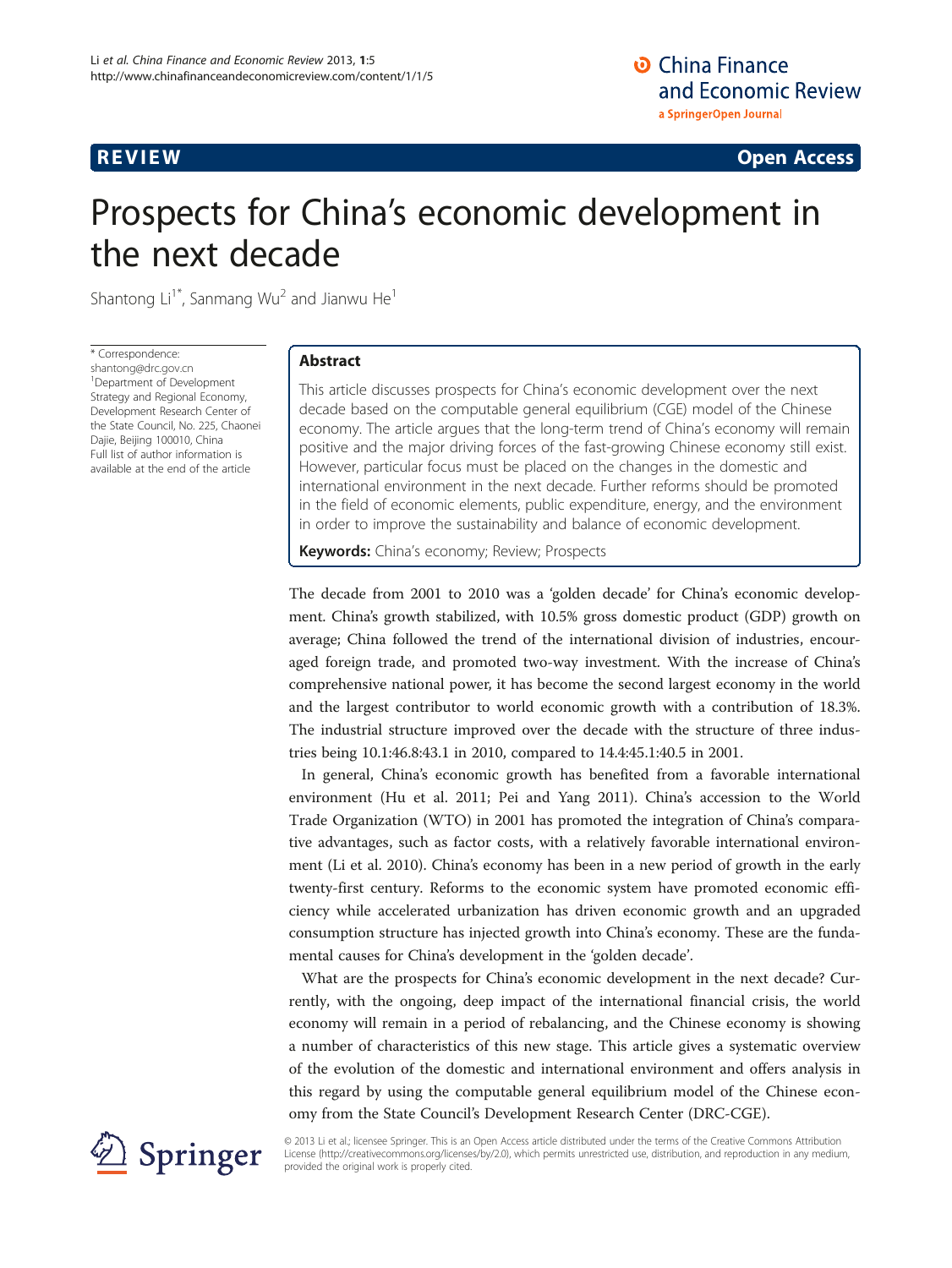# The international environment for China's economic development in the next decade

# The recovery of world economy remains a hard and torturous process, and the world is entering a period of moderate- and low-speed growth

Despite the better-than-expected recovery of the world economy since 2010, the unemployment rate in the USA, Japan, and EU remains high; consumer confidence in the economy is recovering slowly; and the property market and private economy have yet to fully restart, with a slower pace of inventory adjustment continuing. The sovereign debt crisis in some European countries has led to market turmoil, hindering the recovery of countries there. The slow economic recovery in the USA, Japan, and EU has added to the uncertainties in the recovery of the world economy. In the meantime, the endogenous power for the recovery of the world economy is insufficient. Developed countries have suffered the international financial crisis with economic recession, sluggish credit growth, and deteriorating fiscal conditions, which has restricted their ability to stimulate economic growth with credit and fiscal expansion.

# The upcoming global economic rebalancing will lead to remarkable changes in the global supply and demand structure

The international financial crisis has dealt a major blow to the former pattern of global economic development. The financial crisis proves that the development pattern featuring excessive consumption in countries like the USA is unsustainable and the development pattern of some developing countries and emerging markets, which overly relies on exports to countries featuring excessive consumption, will be difficult to sustain. The upcoming global economic rebalancing will lead to remarkable changes in the global supply and demand structure. In terms of supply, major developed countries will further promote exports and rejuvenate their domestic manufacturing industries, make efforts to lead technological innovation and development of new industries, and encourage the upgrading of industries. Emerging economies and developing countries will accelerate the development of industries and technologies in which they have comparative advantages. In terms of demand, the factors that stimulated consumption in developed countries will weaken. The citizens in developed countries will change their consumption behavior and increase savings. Therefore, their problems of excessive consumption and insufficient investment will be adjusted with less demand for imports, while developing countries will need to secure other external demand and encourage domestic demand.

#### Economic globalization will not be reversed, but trade protectionism will gain ground

The international financial crisis has had multiple negative impacts on economic globalization, such as the deceleration of trade growth, a stronger tendency toward protectionism, strengthened fiscal regulation, and slower international capital flows. Developing countries are taking a more prudent attitude toward the liberalization of financial markets, and difficulties are growing in multilateral trade negotiation (the Doha Round of trade talk, for example). Therefore, the process of economic globalization will face periodic adjustment due to the international financial crisis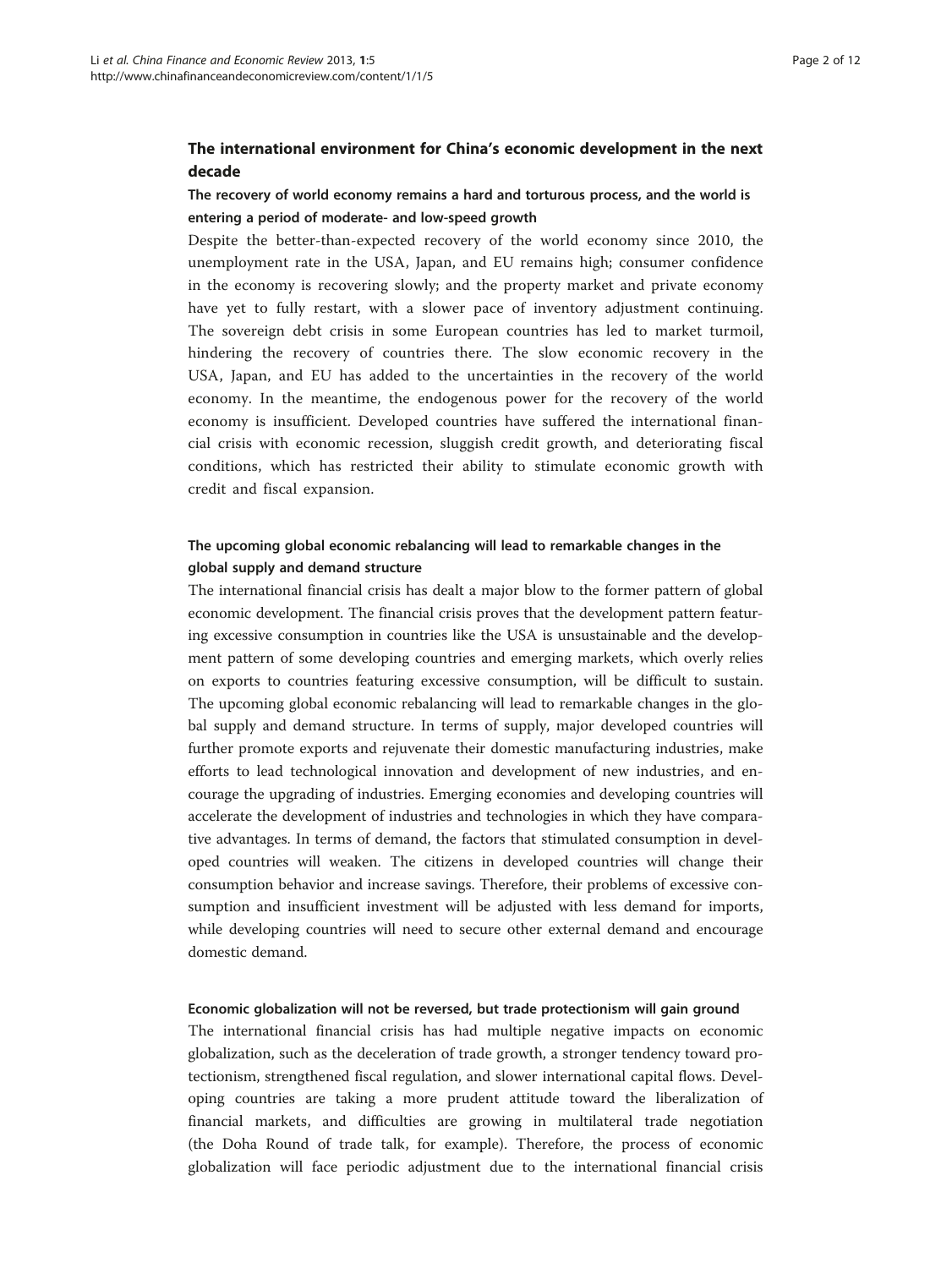(Lu [2010](#page-10-0)). In the future, with the restrictive power of the WTO's multilateral trade system, its rules and dispute resolution system will still be in effect. National interventionism and trade protectionism will not become the mainstream, and economic globalization will not be reversed (Long [2011\)](#page-10-0). But we must notice that it will take time to restore international demand, which has contracted significantly due to financial crisis, to normal levels. Meanwhile, there is still significant overcapacity for production, and various forms of trade and investment protectionism are still on the rise.

# Global issues like climate change and energy and resource security will become more prominent

Green and sustainable development has become a common concern for all countries. It has been a focus in the international political game and economic and technological competition to address climate change. Constrained by its development stage and level technological advancement amid fast industrialization and urbanization, developing countries have a stronger reliance on traditional energy and resources, which in Western countries have brought them pressures from environmental costs, rising energy prices, and public opinion. To address climate change, the international financial crisis, and the rising cost of traditional energy, developed countries and multinational companies have made preemptive and strategic arrangements and raised technological input substantially, in attempts to take early advantage in areas related to the low-carbon economy, such as new energy technologies, energy conservation, and emission reduction. The ideas and mechanisms proposed by developed countries, such as carbon trading and carbon tariffs, are partly positive and reasonable but are also intended to some extent to contain developing countries. Countries have had a stronger consensus on common efforts to address issues like climate change and energy and resource security but will have long-standing disputes on responsibility and obligations, development interests, economic transformation patterns, as well as technological and financial aid.

# The domestic environment for China's economic development in the next decade

#### China is moving from an upper middle-income country to a high-income country

The per capita GNI of China reached US\$4,270 in 2010. China is among the upper middle-income countries according to the World Bank's division of countries by using the criterion of per capita income. The next decade is a critical period for China to move from an upper middle-income country to a high-income country. However, international experience shows that the road from middle-income country to a high-income country is never a smooth one as the countries have been faced with double pressures from industrial competition with developed countries and underdeveloped countries. On one hand, low-income underdeveloped countries, which are their competitors, will be leading players in developed industries, bringing challenges to upper middle-income countries. On the other hand, developed countries, which are innovators, have possessed great advantages in the industries with rapid technological changes, and they are very difficult for upper middle-income countries to compete with.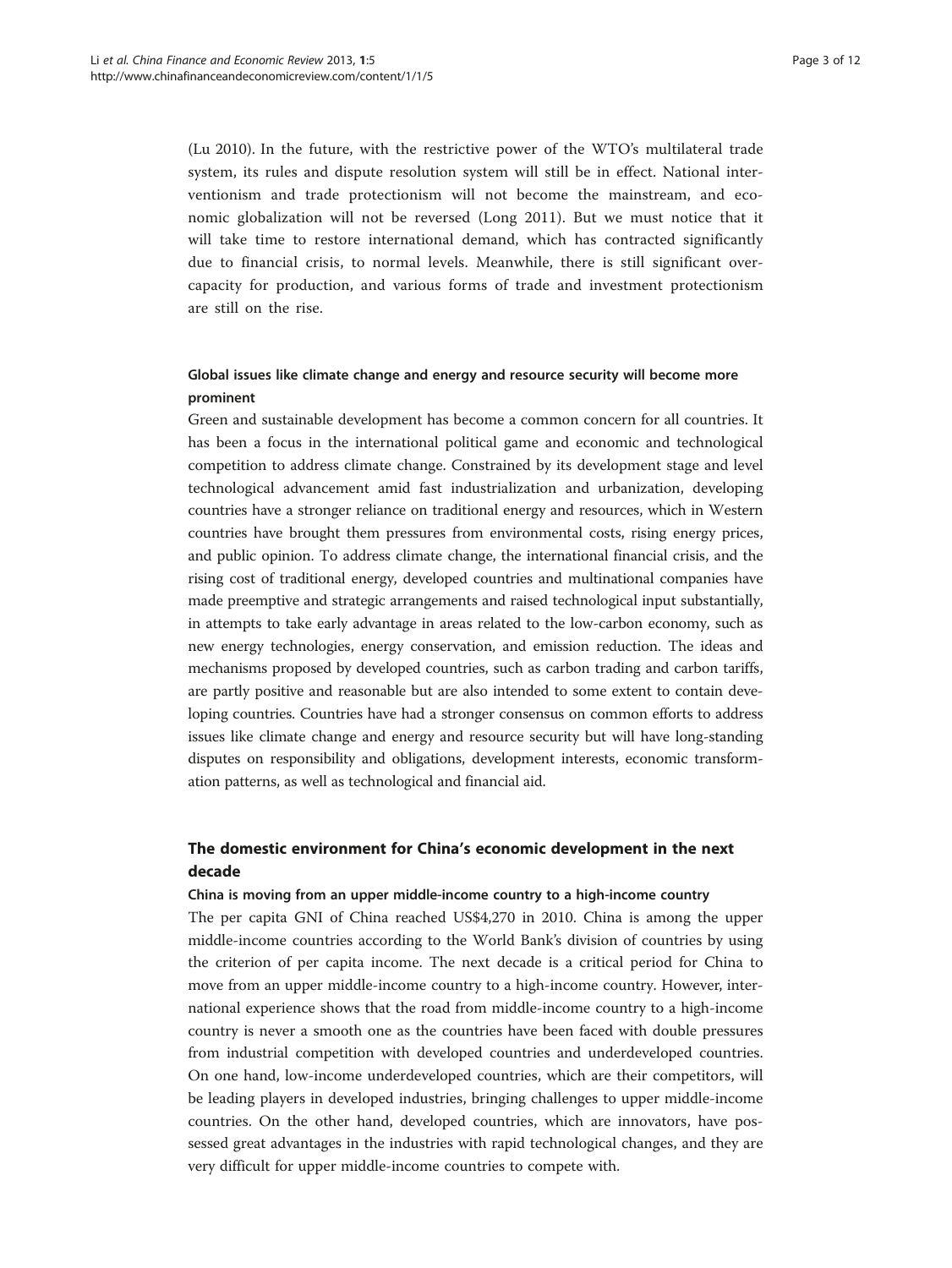# The cost of the factors that drive economic growth will experience critical changes, while the comparative advantage of cost will be weakened

First of all, the labor force will approach the Lewisian Turning Point, weakening the comparative advantage of labor cost. Moreover, the costs of factors of production, land for example, will rise rapidly. Last but not the least, the insufficiency of strategic resource reserves (including water resources, mineral resources and energy) and environmental capacity will further constrain economic development. China has a huge population, and the per capita possession of the resources is low, imposing severe constraints on economic development in terms of resources and the environment. China will be faced with difficulties in energy supply, production and transportation capacity, and environmental capacity for waste gas emissions.

# The savings rate in China will gradually decrease, while the growth pattern of 'high saving rate and high investment rate' will be adjusted

Reviewing China's economic growth over the past three decades, rapid capital accumulation and capital deepening driven by the 'high saving rate and high investment rate' growth pattern have played very important roles. However, with the overall dependency ratio rising rapidly in the next decade, China's high savings rate will decrease, while adjustment must be made to the 'high saving rate and high investment rate' growth pattern.

# The proportion of non-agricultural industry exceeds 90% with mounting pressure to upgrade the industrial structure

Since the launch of reform and opening, remarkable progress has been achieved in industrialization and industrial transfer in China. The proportion of non-agricultural added value was nearly 90%, which has confirmed the dominance of industry among the three sectors. There will be only limited room for increases to non-agricultural industry and industrial transfer. China urgently requires the transformation and upgrading of its non-agricultural industries, especially the manufacturing industry. China's economic growth, which was driven by industry and increase in quantity, should be transformed to be driven by the coordination of three industrial sectors and the optimization and upgrading of their internal structures.

# There remains plenty of room for urbanization, but the structure of the urban–rural relationship is undergoing major changes as permanent urban residents will account for over 50% of the entire population

With rapid urbanization in recent years, the proportion of the urban population has been increasing rapidly, reaching 49.6% in 2010. However, international experience shows that the peak of urbanization can be as high as 65% to 80%. Therefore, there remains plenty of room in the next 10 to 20 years for China to promote urbanization, which will remain an important driving force for China's economic development. However, we must be aware of the fact that permanent urban residents will account for over 50% of the entire population, which reflects the imperative to improve the social welfare system, adjust the social policy system in urban areas, and improve the structure of urban governance.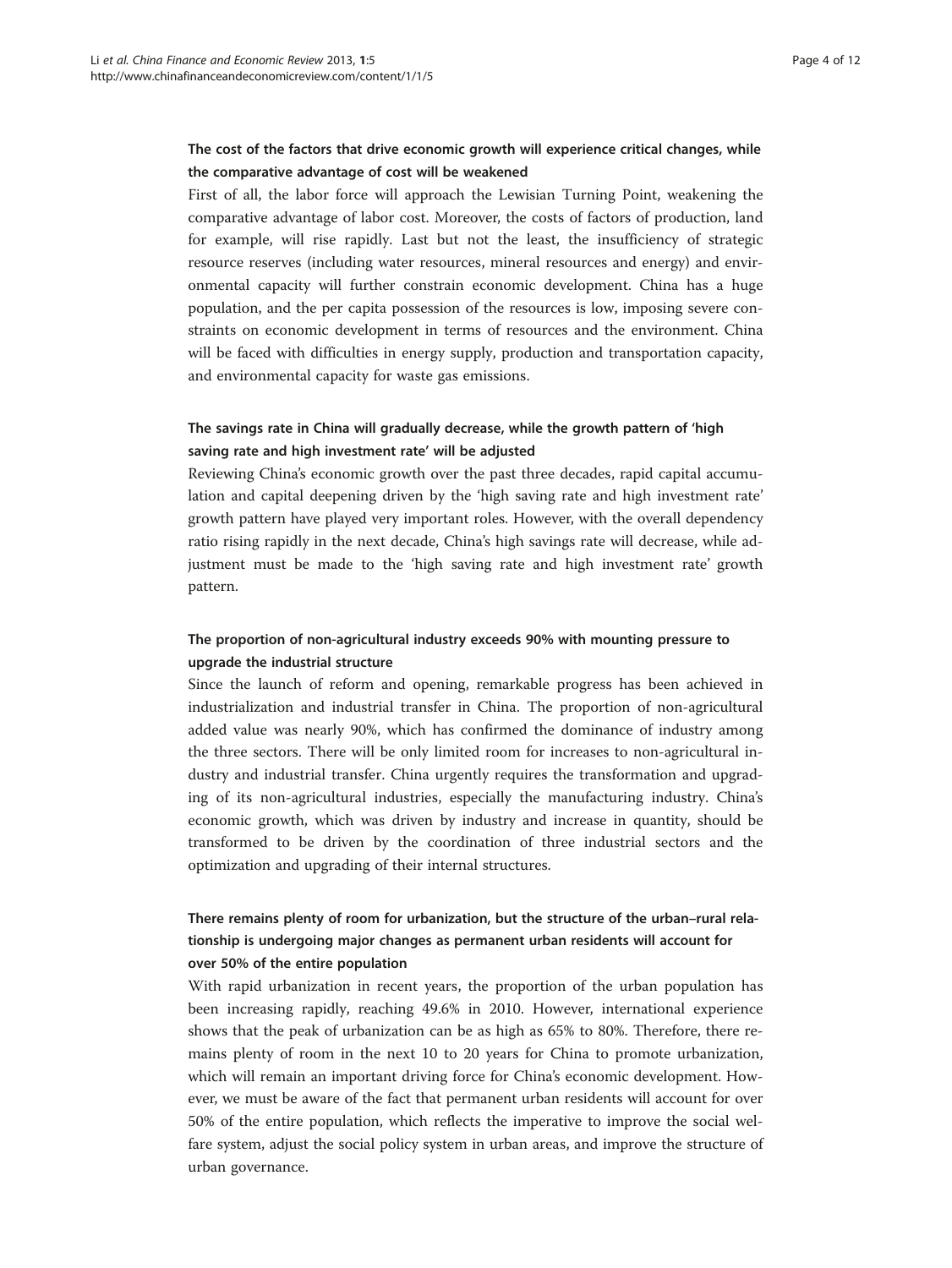# China is entering a period of outstanding social contradictions with a more pressing need to strengthen social management and find innovative solutions

At present, there is a significant gap between urban and rural areas and among different regions and social groups. The income gap has not shown any sign of narrowing, with the Gini coefficient exceeding 0.4. In the meantime, despite the development of social construction and progress made in various social undertakings, given the constraints of the current development stage, policies, and the social system, some of the issues that concern people's fundamental interests have not been truly addressed. Therefore, it is increasingly urgent to strengthen social management and find innovative solutions, safeguard social order, promote social harmony, ensure people's good living, and create a favorable social environment.

# Energy and resource constraints are becoming more challenging with more pressure on the transformation of the model of economic development

Over the last three decades, China has adopted an 'investment-driven and industry first' model of economic development, which has supported long-term and high-speed economic growth but has also led to sharp increases in energy consumption and pollution with increasingly grave resource and environment problems. With the growing size of the economy, China will be faced with more acute constraints on the factors of production that are not directly traded, such as water, land, and the ecological environment. Moreover, the international community has higher expectations on China's responsibilities in the management of resources and environment issues. These facts show that China's economy will face more energy and environment constraints and there will be more pressure to transform the model of economic development.

#### China's economic development prospects in the next decade

#### Scenarios design for China's economic development prospects in the next decade

This article gives two scenarios to reflect the possible prospects for China's economic development (Table [1\)](#page-5-0). One scenario is BAU or business as usual, which means that China's economy will follow the same model as in the past. The other one is 'accelerated reform', in which focus is placed on reforms in the market for factors of production, public expenditure, energy and the environment, and the service sector. Some typical measures will be implemented to promote reform, which will boost the reasonable flow of factors of production, promote economic efficiency, and address problems like overdependence on energy and resources and lagging development in the service sector.

#### Analysis of simulation results on China's economic development in the next decade

Economic activities are complicated and interlinked with each other. The opportunities and challenges for the Chinese economy as mentioned above affect each other. In this sense, we need a complete and systematic economic model to analyze the scenarios of China's future economic development. We adopt the computable general equilibrium model of the Chinese economy from the State Council's Development Research Center (DRC-CGE) in our investigation. The model is recursive and dynamic and simulates the dynamic features of economic development by solving static equilibrium problems.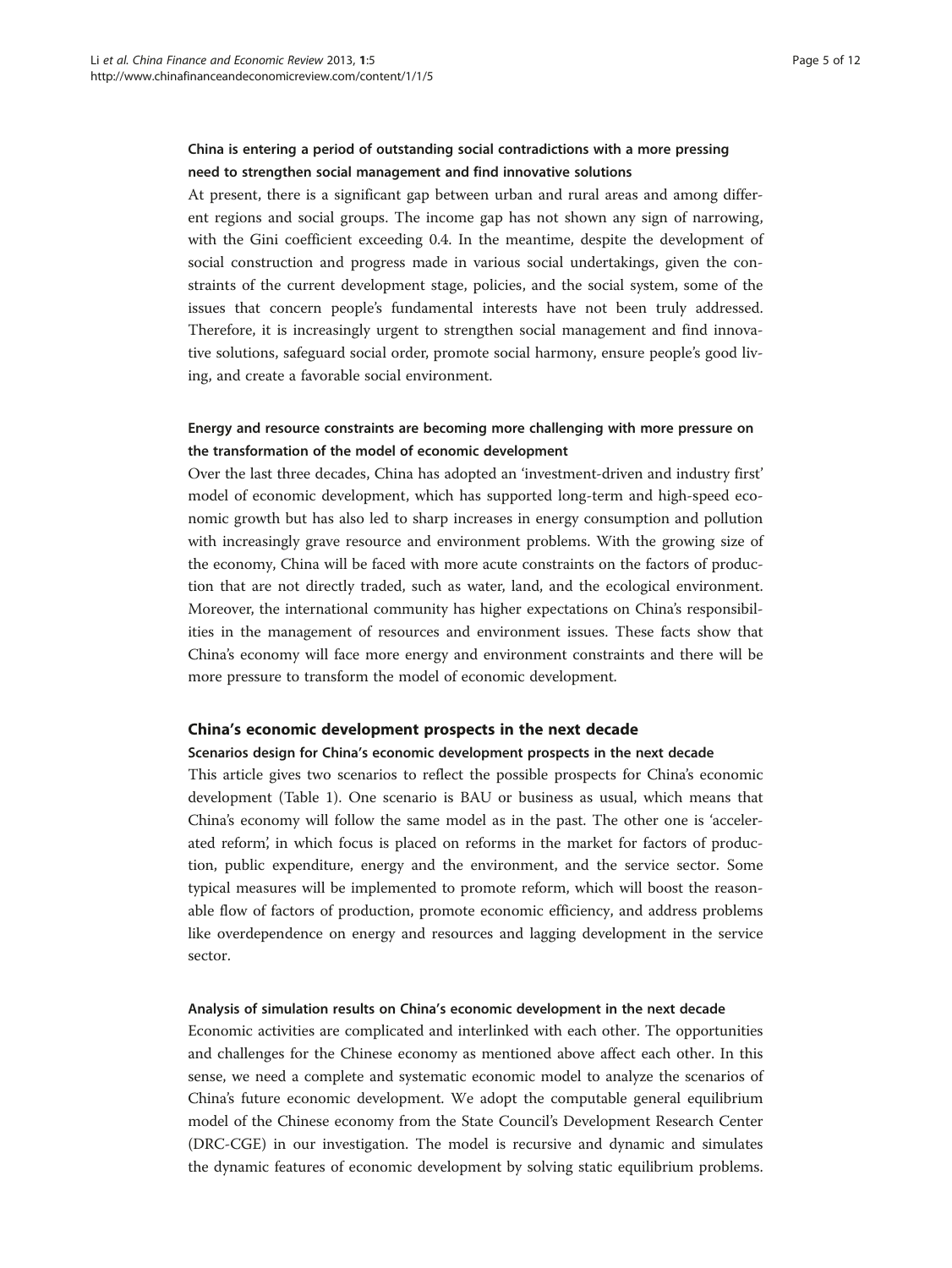<span id="page-5-0"></span>

| Type of scenario   | <b>Scenarios</b>                                                                                                                                                                                                                                             |
|--------------------|--------------------------------------------------------------------------------------------------------------------------------------------------------------------------------------------------------------------------------------------------------------|
| <b>BAU</b>         | 1. The development trend of population size becomes exogenous,<br>and the population projection from the United Nations is adopted                                                                                                                           |
|                    | 2. The urbanization level and urban and rural populations become exogenous<br>with the urbanization rate increasing by 0.8 on average from 2010 to 2020                                                                                                      |
|                    | 3. The growth of the aggregate labor force and changes in rural land<br>supply become exogenous                                                                                                                                                              |
|                    | 4. Domestic tax rates remain unchanged, and transfer payments<br>become exogenous                                                                                                                                                                            |
|                    | 5. International payments tend to be balanced from 2010 to 2020                                                                                                                                                                                              |
|                    | 6. The growth rate of government consumption becomes exogenous                                                                                                                                                                                               |
|                    | 7. Total factor productivity (TFP) becomes exogenous, assuming that,<br>from 2010 to 2020, the growth rate of TFP will decrease from the average<br>level of the past 25 years                                                                               |
|                    | 8. Biased technological progress and changes in the intermediate input<br>rate become exogenous                                                                                                                                                              |
|                    | 9. Global economy remains depressed in the next decade but ultimately<br>recovers gradually                                                                                                                                                                  |
| Accelerated reform | 1. Promote reform in energy and environment tax, perfect the price formation<br>mechanism of resource products, and improve the efficiency of energy<br>and resource utilization                                                                             |
|                    | The resource tax rate increases by 10% from the BAU level during<br>the 12th Five-Year Plan                                                                                                                                                                  |
|                    | $\geq$ A carbon tax is imposed with tax rate increasing from 10 RMB to 50<br>RMB per tonne of $CO2$ . Income from carbon tax is mainly used as incentives<br>to encourage enterprises to promote energy efficiency and innovate in the<br>high-tech industry |
|                    | ≻The average efficiency utilization rate between 2010 and 2020 is 1% higher<br>than the BAU level                                                                                                                                                            |
|                    | 2. Adjust the structure of public expenditures, moderately reduce construction<br>expenditures, and perfect the social welfare system                                                                                                                        |
|                    | >The growth rate of government spending is slightly higher than the BAU level                                                                                                                                                                                |
|                    | 3. Increase government investment in education, medical services,<br>scientific research, and social welfare                                                                                                                                                 |
|                    | $\ge$ Increase government transfer payments to poor regions and people by 10%<br>from the BAU level from 2010 to 2020                                                                                                                                        |
|                    | 4. Eliminate the barriers to the flow of labor between urban and rural areas<br>or among different regions and industries, accelerate the urbanization process<br>and citizenization of migrant workers, and promote quality urbanization                    |
|                    | $\blacktriangleright$ The urbanization rate increases by 0.25% annually based on the BAU<br>level from 2010 to 2020 and the transfer of the urban and rural labor<br>force is accelerated                                                                    |
|                    | 5. Promote the reform of state-owned enterprises and monopoly industries<br>and adjust the distribution system of state-owned enterprises and<br>monopoly enterprises                                                                                        |
|                    | $\ge$ Increase the payout ratio of SOE returns by 30% from 2010 to 2020 in a<br>progressive manner for public expenditure                                                                                                                                    |
|                    | 6. Improve reform of service sector regulations, expand the scope of the<br>value-added tax, and reduce the tax burden on the service sector                                                                                                                 |
|                    | $\geq$ Reduce the tax on the service sector by 10% in a progressive manner                                                                                                                                                                                   |
|                    | Eliminate the price difference between the service sector and industry<br>in terms of electricity, water, gas, and heat                                                                                                                                      |
|                    | 7. Promote reform to factors of production like land and capital, improve the<br>efficiency of the utilization and allocation of such factors, boost technological<br>innovation, and accelerate technological progress                                      |
|                    | $\geq$ Eliminate discrimination against various companies in the acquisition of<br>factors of production like land and capital                                                                                                                               |
|                    | $\blacktriangleright$ TFP growth rate is higher than the BAU level by 0.2%, while TFP in the service<br>sector is higher than the BAU level by 0.6%                                                                                                          |

#### Table 1 Scenario design for China's economic development in the next decade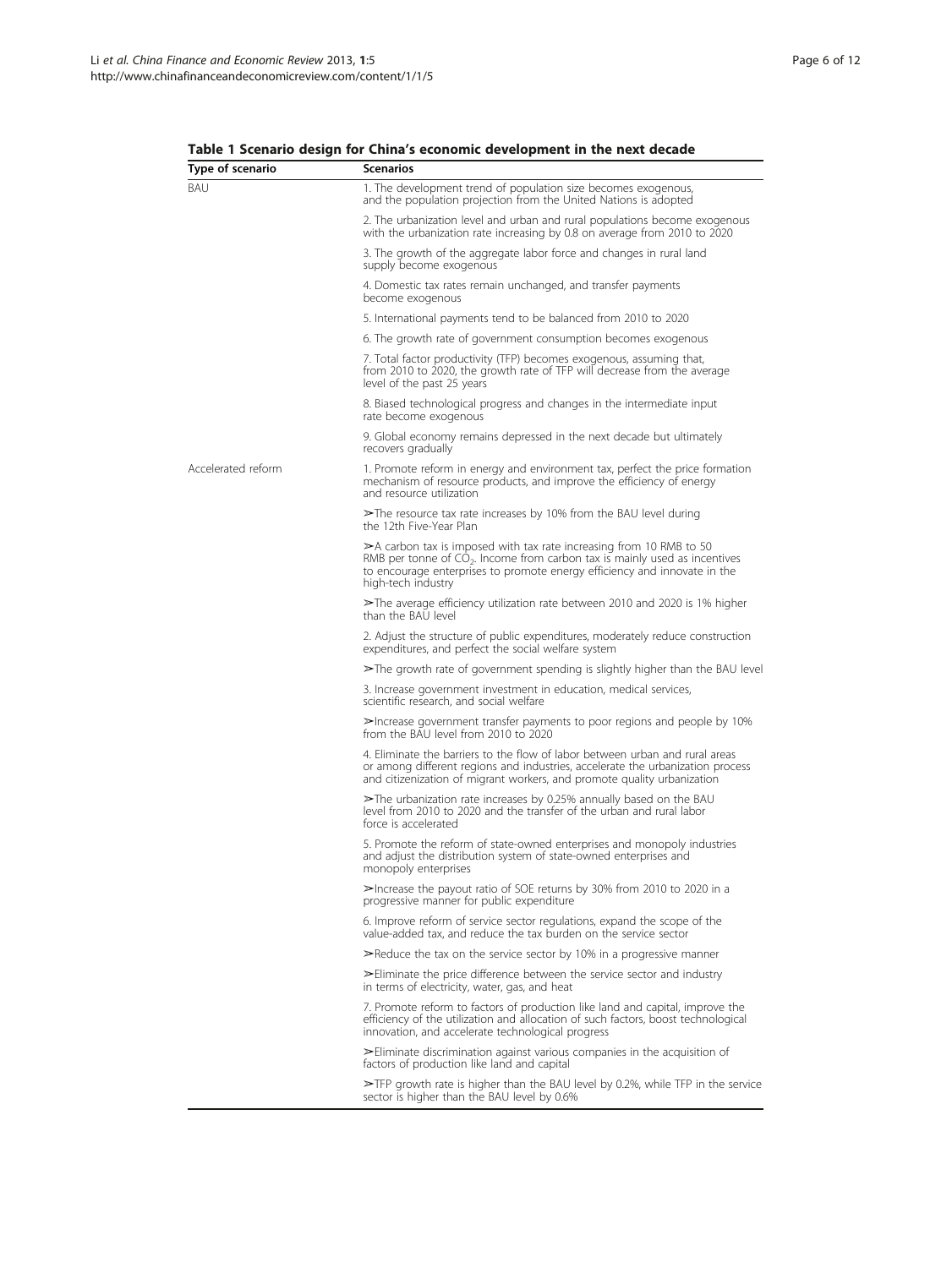The period of simulation is set to be from 2011 to 2020. For more details on the model, see Li et al. [\(2011\)](#page-10-0) and Research Group on the Analysis and Application of Input–output Table of China in 2007 [\(2011\)](#page-11-0).

#### BAU scenario analysis

According to the assumptions of the BAU scenario, China will maintain its high economic growth rate. With the current momentum of economic growth, China's GDP will grow by 8.5% annually during the 12th Five-Year Plan period and 7.0% annually from 2016 to 2020 (Table 2).

With regard to the sources of economic growth, the main driving force for China's economic growth from the beginning of the 12th Five-Year Plan to 2020 still lies in capital accumulation, which will contribute over 70% of GDP growth. During the period of the 12th Five-Year Plan, China's GDP will increase by 8.5% annually on average, of which 6.4 percentage points will come from investment, accounting for 75% of the GDP growth rate. From 2016 to 2020, investment will drive 5.1 percentage points of economic growth or 72.8%. Compared to capital, the increase in the labor force will contribute little to economic development with its contribution being close to zero. The contribution of total factor productivity (TFP) will grow from 22% during the 12th Five-Year Plan to around 28% in 2020.

As for the size of the economy, China's GDP will reach 58.71 trillion RMB (US\$8.7 trillion) in 2015, the end of 12th Five-Year Plan period, based on 2010 prices. By 2020, China's GDP will reach 82.45 trillion RMB (12.2 trillion USD). In terms of GDP per capita, China's GDP per capita is close to US\$5,000 in 2012 and will exceed US\$5,000 (US\$5,371) in 2015 and surpass US\$8,000 by 2020.

With regard to demand structure, the general savings rate will decrease. With the stimulus during financial crisis phasing out, the investment rate will return to its normal level in the next decade and then continue to decrease. International trade tends to be balanced with rising cost of factors like labor and land. A lower trade deficit and investment rate and an increased urbanization level and household income will lead to a higher proportion of consumption. The simulation results show that household consumption will account for 42% of GDP, while government spending will account for 15%. The two items add up to 55%, but the proportion of household consumption will increase to 46% by 2020. However, despite this development model, the percentage of consumption in China's GDP in 2020 will still be lower than that of other countries at the same level of development.

| <b>Main variables</b>   | 2011 to 2015 | 2016 to 2020 | 2011 to 2020 |
|-------------------------|--------------|--------------|--------------|
| GDP growth rate         | 8.5          | 7.0          | 7.7          |
| Labor force growth rate | 0.5          | 0.0          | 0.2          |
| Capital growth rate     | 10.7         | 8.5          | 9.6          |
| TFP growth rate         | 1.9          | 1.9          | 1.9          |
| Labor force             | 0.2          | 0.0          | 0.1          |
| Capital                 | 6.4          | 5.1          | 5.7          |
| <b>TFP</b>              | 1.9          | 1.9          | 1.9          |
|                         |              |              |              |

Table 2 Economic growth and its sources in 2010 to 2020 (%, BAU)

Source of data: computational results of the DRC-CGE model.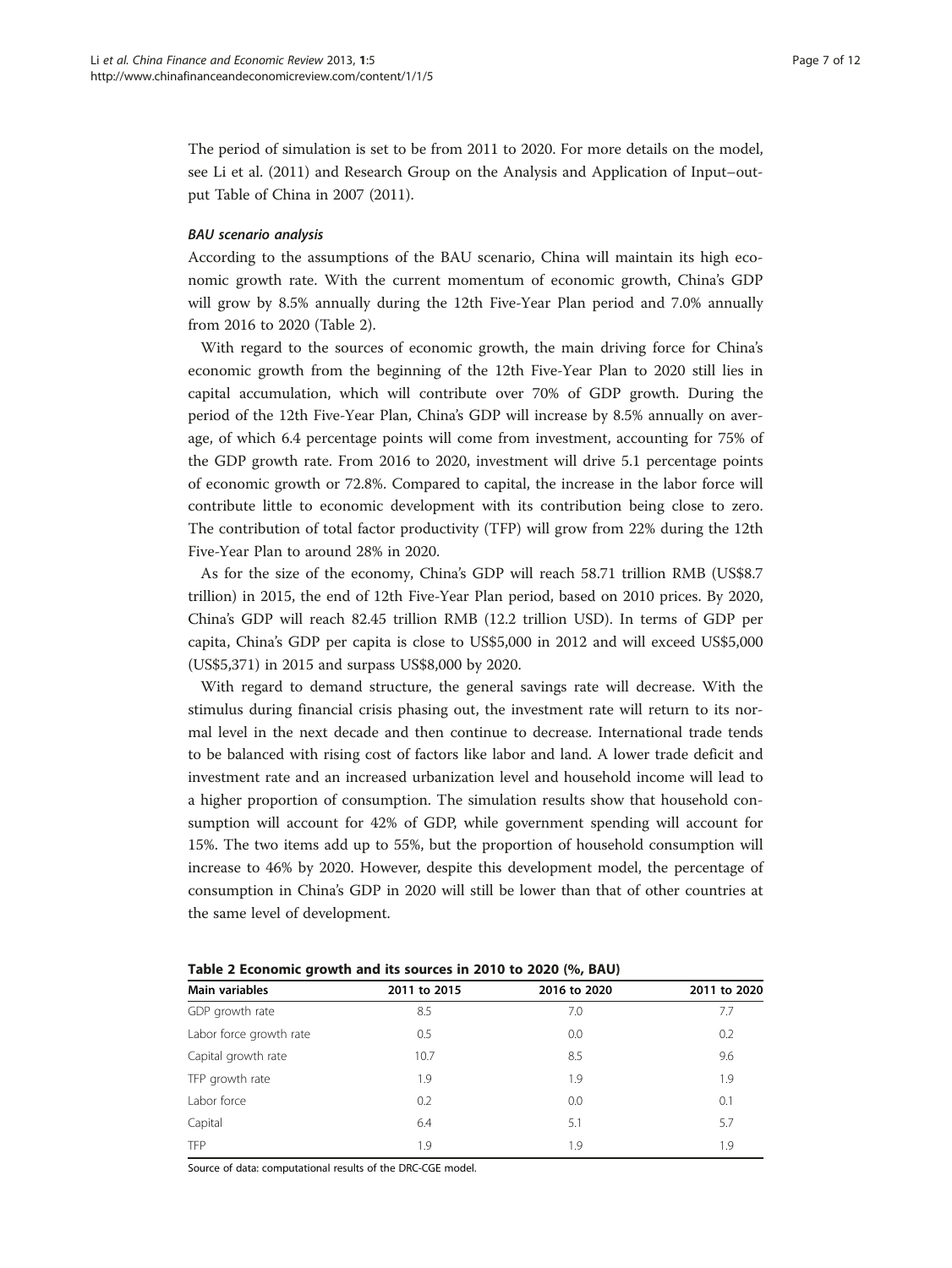In terms of the industrial structure, the proportions of primary and secondary industry in the BAU scenario have been decreasing, while that of tertiary industry is on an upward trend. The proportion of primary industry in China will drop to 7.8% by 2015 and 5.9% by 2020. The proportion of tertiary industry will rise to 43.8% by 2015 and continue to increase by 3% annually from 2015 to 2020 but remain low compared to the level common to other countries.

The adjustment of the industrial structure will lead to relevant changes in the employment structure. During the 12th Five-Year Plan period and by 2020, the labor force will shift from an agricultural to a non-agricultural industry. The proportion of employment in the primary industry will drop to 33.8% by the end of the 12th Five-Year Plan and 28% by 2020. In contrast, the urbanization rate will rise, reaching 54% in 2015 and 58% by 2020.

With rapid economic growth, household income will increase accordingly. In the BAU scenario, by the end of the 12th Five-Year Plan, the net income per capita of urban residents will reach 34,200 RMB, 70% higher than the level in 2007, while net income per capita of rural residents will exceed 7,300 RMB, nearly 60% higher than in 2007. However, with a growing income gap between urban and rural residents, the ratio of income of urban and rural residents will be 4.61 in 2015 and 4.8 in 2020, following the changes in urban–rural gap over the last decade. Statistics in 2008 show that the gap of per capita income between urban and rural residents grew by 40% compared to that in 1997.

In the BAU scenario, energy consumption in China will see remarkable growth. The proportion of industry and the economic growth rate will remain at a high level for some time. Therefore, per capita energy consumption, which was 1.23 tons of standard coal per 10,000 RMB production value, will continue to decrease to 0.90 in 2020, although there is the potential for higher energy efficiency. Aggregate energy consumption, however, will increase from 6.624 billion tons in 2007 to 12.8 billion tons in 2020. According to the BAU scenario, from 2005 to 2020, greenhouse gas emission per unit of GDP will decrease from 3.07 tons per 10,000 RMB to 2.05 tons per 10,000 RMB with emission intensity cut by 33%. That means that according to the current trend of economic development, the growth of this type will be unsustainable as energy supply and the pollution that follows will far exceed China's resources and environmental carrying capacity with growing aggregate demand for energy.

The simulation results of the BAU scenario show that deeply rooted problems in economic operation will not be solved if China follows the past development model. Problems like imbalanced, uncoordinated, and unsustainable economic development will be increasingly prominent. Some prominent problems include the imbalanced relationship between consumption and investment, imbalanced industrial development, a growing income gap, high energy consumption, and intense pollution. The economy is vulnerable to risks with this development model. Without further reform, the problems will continue and it will remain uncertain whether China will be capable of leaping over the middle-income trap to achieve a high-income society.

#### An analysis of the accelerated reform scenario

Compared to the BAU scenario, the accelerated reform scenario shows significant differences in terms of sources of growth, the industrial structure, energy, and the environment as detailed in the following aspects.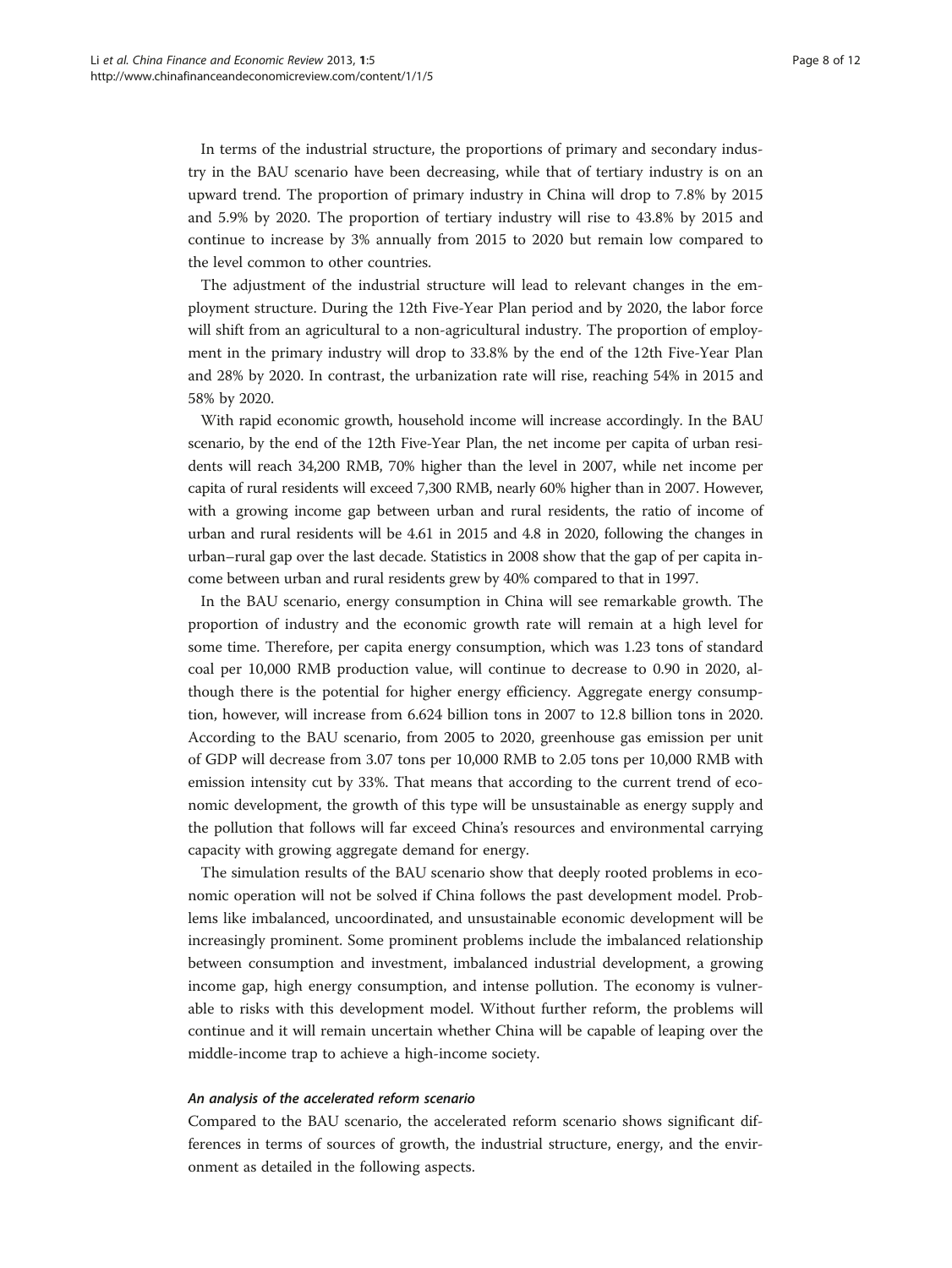First, economic growth will not overly rely on a high investment rate. With the acceleration of reform, the growth rate during the 12th Five-Year Plan period will be 0.5 percentage points higher than that in the BAU scenario. The general growth rate is also slightly higher than the BAU scenario from 2015 to 2020. It is even more prominent that the sources of GDP growth, against the backdrop of accelerated reform, undergo essential changes. Growth, which was generally driven by high investment, will be driven by both investment and better technology and efficiency, with a higher contribution from technology, which addresses the requirement of sustainable development and shows another important feature of the change of the development pattern. The simulation results show that nearly 40% of GDP growth will come from TFP improvement by 2020. The TFP improvement gives a full view of technological innovation, better efficiency of production, and energy and resource use, all of which will be attributed to the driving force of reform.

Second, the industrial structure will tend to be more optimized. Compared with the BAU scenario, the service sector will account for a bigger proportion under accelerated reforms. By the end of 12th Five-Year Plan, the tertiary industry will account for 45.7%, 1.7 percentage points higher than that under the BAU scenario, while its proportion will reach 50.0%, 3.4 percentage points higher than that under the BAU scenario. With changes to the industrial structure, the structure of the labor force and employment will also undergo changes accordingly. The proportion of employment in the tertiary industry will increase in different periods, 2.2 percentage points higher by 2015 and 4.2 percentage points higher by 2020. Rapid development of the service sector will bring job opportunities to the rural labor force, which will accelerate the transfer of the labor force from rural to urban areas and boost urbanization.

Third, the structure of investment, consumption, and exports will be more balanced. With accelerated reform, the government will strengthen the establishment of social and housing welfare with an increase of government expenditure from the level in the BAU scenario. The proportion of government expenditure will be 0.6 percentage points higher than the BAU level by 2015 and 1.1 percentage points higher by 2020. With the social welfare system in better shape, the savings demand will decrease from the BAU level. By 2015, consumption will account for 51%, 5 percentage points higher than the BAU level. However, investment will decrease by 3.3 percentage points from the BAU level by 2015 and 3.5 percentage points by 2020. This shows that consumption will play a bigger role in driving the economy under accelerated reforms, with the three types of demands more balanced and citizens benefitting more from economic growth. This reflects another important feature of the change to the development model in terms of demand. Economic development, which mainly has relied on investment and exports, will be driven by the 'trifecta' - investment, consumption, and exports, especially consumption. The adjustment plays an important role in maintaining the long-term potential for growth of the Chinese economy and reducing the influence of changes in the international economy on the Chinese economy.

Fourth, the income of urban and rural residents will increase more rapidly and the income gap will narrow. On one hand, against the backdrop of accelerated reform, the service sector and small- and medium-sized companies will enjoy more rapid growth with unreasonable restrictions on the service sector being canceled, which will increase urban demand for labor. It will create conditions for labor force transfer from rural to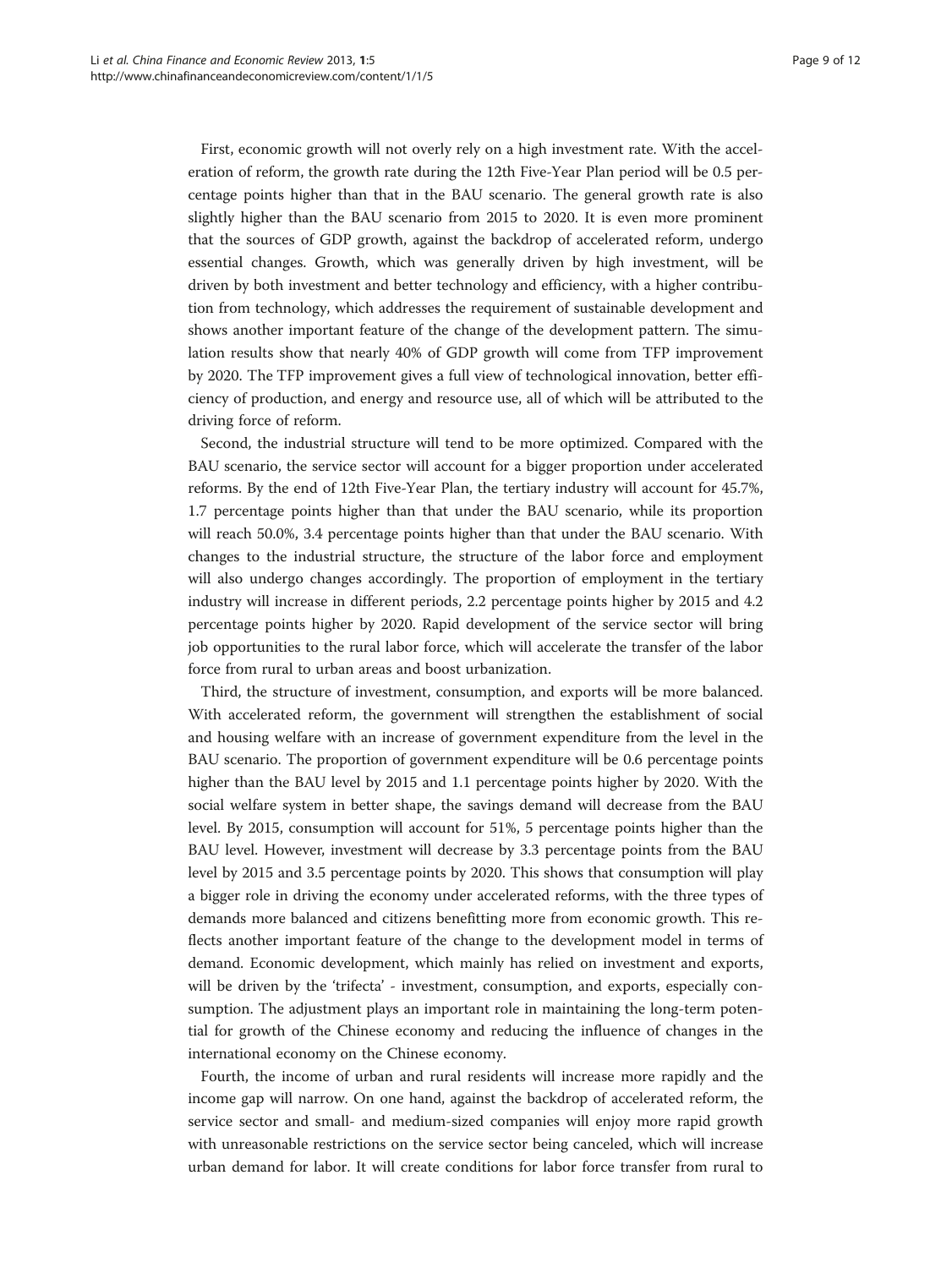urban areas in terms of demand and will play an important role in narrowing the gap of marginal productivity between agricultural and non-agricultural industries. On the other hand, the structural adjustment of public expenditure will raise rural income levels and educational and occupational quality, creating conditions for the transfer of the labor force to urban areas. These factors working together will result in a more rapid increase of income for urban and rural residents with a narrowing income gap. With accelerated reform, the income of urban and rural residents will increase by 10 percentage points to 20% from the BAU level, while the income ratio of urban and rural residents will decrease by 5 percentage points to 10% from the BAU level. Apart from that, the consumption structure will undergo faster upgrading with higher incomes and the accelerated development of the service sector.

Fifth, resources will be conserved and damage to the environment reduced. Accelerated reform will follow reform to resources and environment taxes and the energy price where the price of energy and resources will fully reflect its production cost and the external influence. This will improve the efficiency of energy use and ultimately benefit energy savings and emission reduction. In the meantime, the optimized structure of industries and expenditure will also play a very important role in energy savings and emission reduction. The factors working together will bring changes to the model of economic development, which has focused solely on economic growth and will now attach more importance to the coordinated development of the economy, resource, and the environment. Compared with the BAU scenario, the total volume of energy consumption will decrease by 14% by the end of the 12th Five-Year Plan period and 25% by 2020. With regard to greenhouse gas emissions,  $CO<sub>2</sub>$  emissions will decrease by 19% by 2015 and 33% from the BAU level by 2020.

### Conclusion

Looking into the prospects of China's economic development in the next decade, the positive momentum of the Chinese economy will remain unchanged, while the main driving forces for the sustainable and rapid growth of the Chinese economy will continue. However, it must be noted that China is a big developing country that is open and closely connected to the world economy. The development of China does not only depend on domestic factors but also lies in the international environment. In the next decade, China will face a more complicated international environment with more uncertainties compared to the last 10 years. The global economy will undergo twists and turns in its road to recovery, with lingering effects from the global financial crisis, and enter a period of moderate- or low-speed growth. International protectionism will gain ground and have adverse effects on China's external demands. In the meantime, with stronger economic power and higher international status, China will be faced with higher expectations and demands from the international community for its fulfillment of international responsibilities and obligations. In the meantime, while developing into a high-income country from an upper middle-income country, China will also be faced with a series of challenges like an aging population, rising cost of factors of production, urgent need for upgrading the industrial structure, outstanding social contradictions, and stronger constraints from resources and the environment.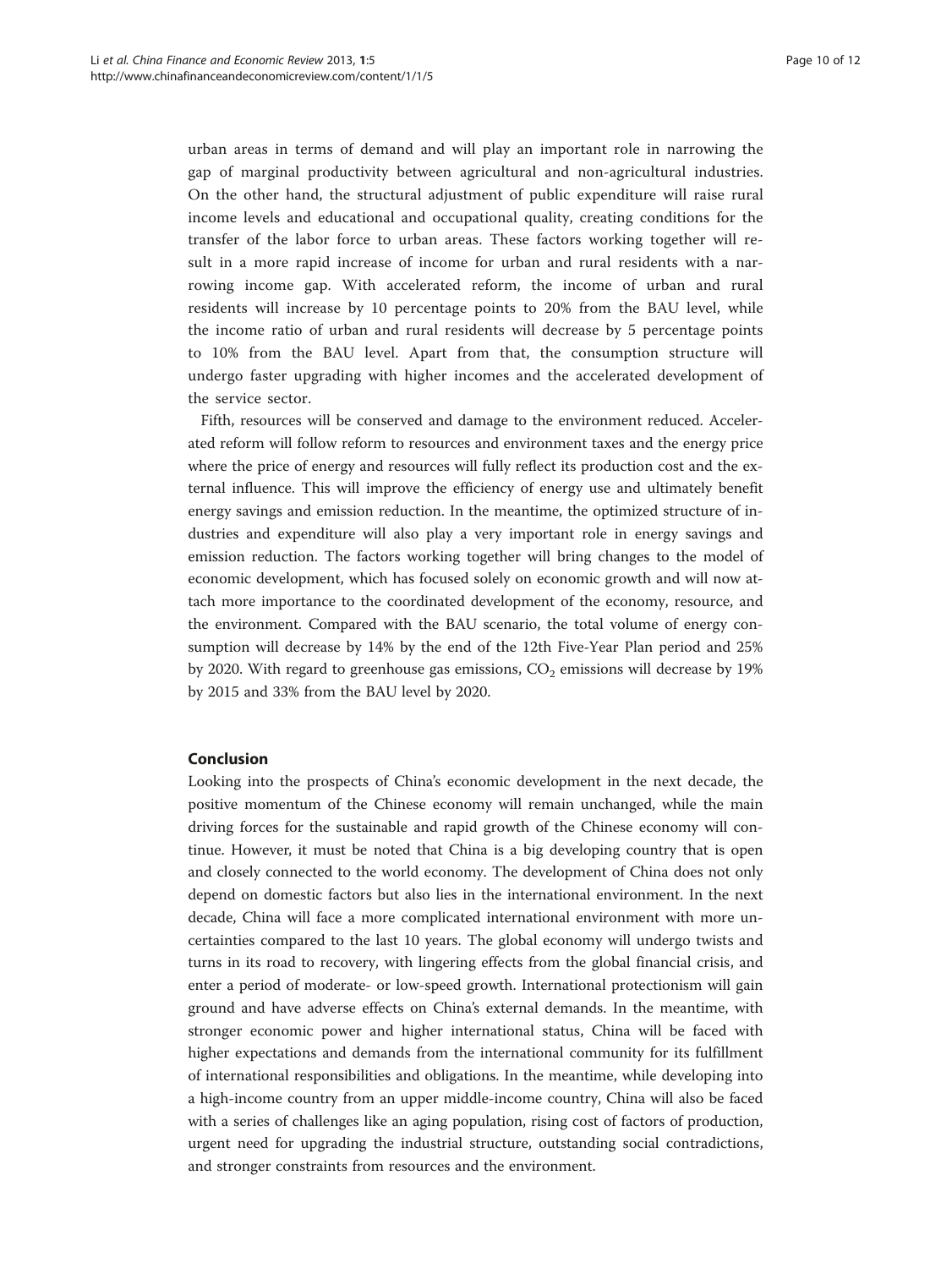<span id="page-10-0"></span>According to our simulation analysis of the prospects of China's economic development in the next decade, the deeply rooted problems in China's economic operation will not be solved if it follows the past development model. Problems like imbalanced, uncoordinated, and unsustainable economic development will be increasingly prominent. Some prominent problems include the imbalanced relationship between consumption and investment, imbalanced industrial development, the growing income gap, high energy consumption, and intense pollution. If further reform is promoted in factors of production, public expenditures, energy, and the environment based on the reform in the past 30 years, China will not only mitigate and solve these deeply rooted problems that are increasingly prominent in economic development, but also stimulate the internal power of the economy for long-term sustainable and coordinated development. According to our simulation results, China's economy will not only maintain a relatively high growth rate, but also generate more sustainable power with an optimized industrial structure and a more coordinated consumption-investment structure and urban–rural relationship while energy is better conserved and the environment less affected.

#### Competing interests

The authors declare that they have no competing interests.

#### Authors' contributions

LS conceived the study and drafted the 'conclusion' part (the last part). WS drafted the 'international and domestic environment' part (the first and second part). HJ drafted the 'China's development prospect' part (the third part). All authors read and approved the final manuscript.

#### Authors' information

LS is a senior research fellow and former director general of the Department of Development Strategy and Regional Economy of Development Research Center (DRC) of the State Council (People's Republic of China). She was a member of the National Committee of CPPCC. She is also vice president of the Academic Committee of the China Development Research Foundation. She has ever played a key role in several national key projects for China's economic development and joint development projects with the World Bank, UNDP, UNIDO, OECD, and the ADB. She became vice director of the Bureau of Development and Forecasting of DRC in 1990 and director of that Bureau in 1995. She is the vice president of the International Input–output Association from 2001 up to now.

WS is an associate professor of the School of Humanities and Economic Management in the China University of Geosciences.

HJ is an associate research fellow at Development Research Center of the State Council.

#### Acknowledgement

This article is sponsored by the China Development Research Foundation's project 'China's 10-year Progress in WTO'.

#### Author details

<sup>1</sup>Department of Development Strategy and Regional Economy, Development Research Center of the State Council, No. 225, Chaonei Dajie, Beijing 100010, China. <sup>2</sup>School of Humanities and Economic Management, China University of Geosciences, Beijing 100083, China.

#### Received: 10 September 2012 Accepted: 8 November 2013 Published: 23 December 2013

#### References

- Hu A et al (2011) Ten years since China's accession to WTO: review and prospects (中国入世十周年:总结与展望). Int Econ Rev (国际经济评论) 5:40–83
- Li S et al (2011) Chinese economy in 2030 (2030年的中国经济). Economic Science Press (经济科学出版社), Beijing
- Li S, He J, Hu F, Zhang S (2010) Quantitive analysis of the effects of foreign trade on the economic and social development of China (外贸对我国经济社会发展作用的定量分析). Rev Econ Res (经济研究参考)  $9:3-4, +30$
- Long G (2011) Ten years since China's accession to WTO: new starting point (中国入世十周年:新的起点). Int Econ Rev (国际经济评论) 4:103–113, +5
- Lu Z (2010) International environment of the economic and social development of China in 12<sup>th</sup> Five-Year Plan period ("十二五"期间我国经济社会发展的国际环境). Qiushi (求是) 23:24–26